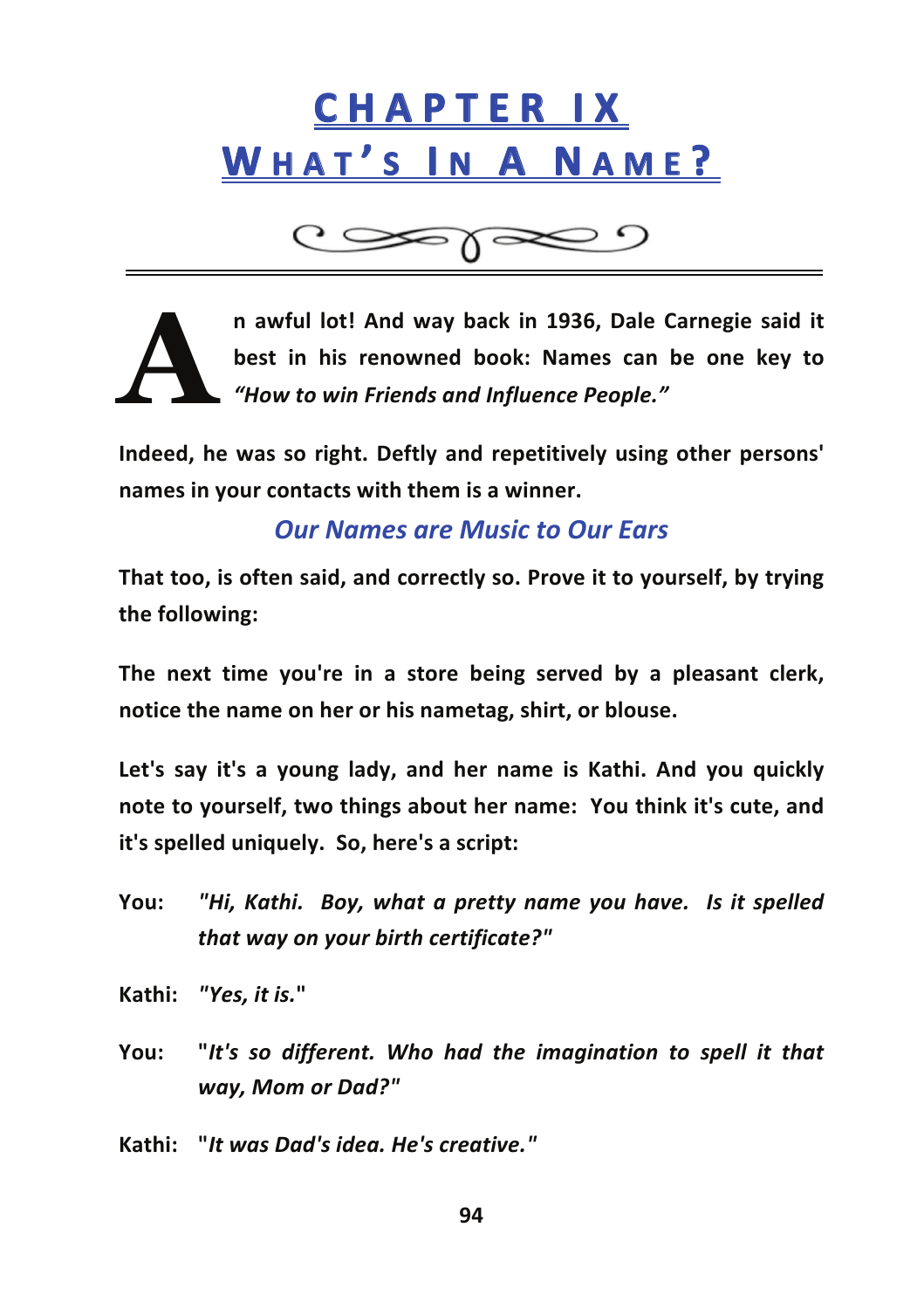- **You:** *"Well, it's such an attractive, uniquely spelled name. I'm sure you now feel it was well worth having to spell it in school so many times for teachers and other kids."*
- **Kathi: "***Yeah, that was a pain. But now that I'm older, I really like that it's so different.***"**

**And so your brief chitchat will go. And during it, you'll see Kathi's face light up. You might even see the glint of a charming, sweet smile. That's because, in the humdrum monotony of a workday, some one is showing some interest in Kathi as a person. She's not just a store fixture.**

**And you can bet your bottom dollar that if Kathi can help you in someway, she'll go a second mile to do so. 

 If she sees a box in your cart that is a bit damaged, she'll see to it that you get another. 

 Or if there's a coupon for a item you bought that you don't know about, Kathi will produce one and give you credit.**

**Indeed, these are the kinds of potential benefits that you can reap by using a people skill that gives deserved recognition to another person. 

 And it all starts with a name.**

### *Repeat Encounters*

**Let's now cover instances where you every now and then run across the same persons. This could be in places like offices of your doctor or dentist.**

**Now, the first time you meet these persons, try to learn their names and identify them in your mind. In doing so, you can use the same skill as in the Kathi script. But for repeat encounters, you will have to employ another learned tactic that requires work and discipline: It´s**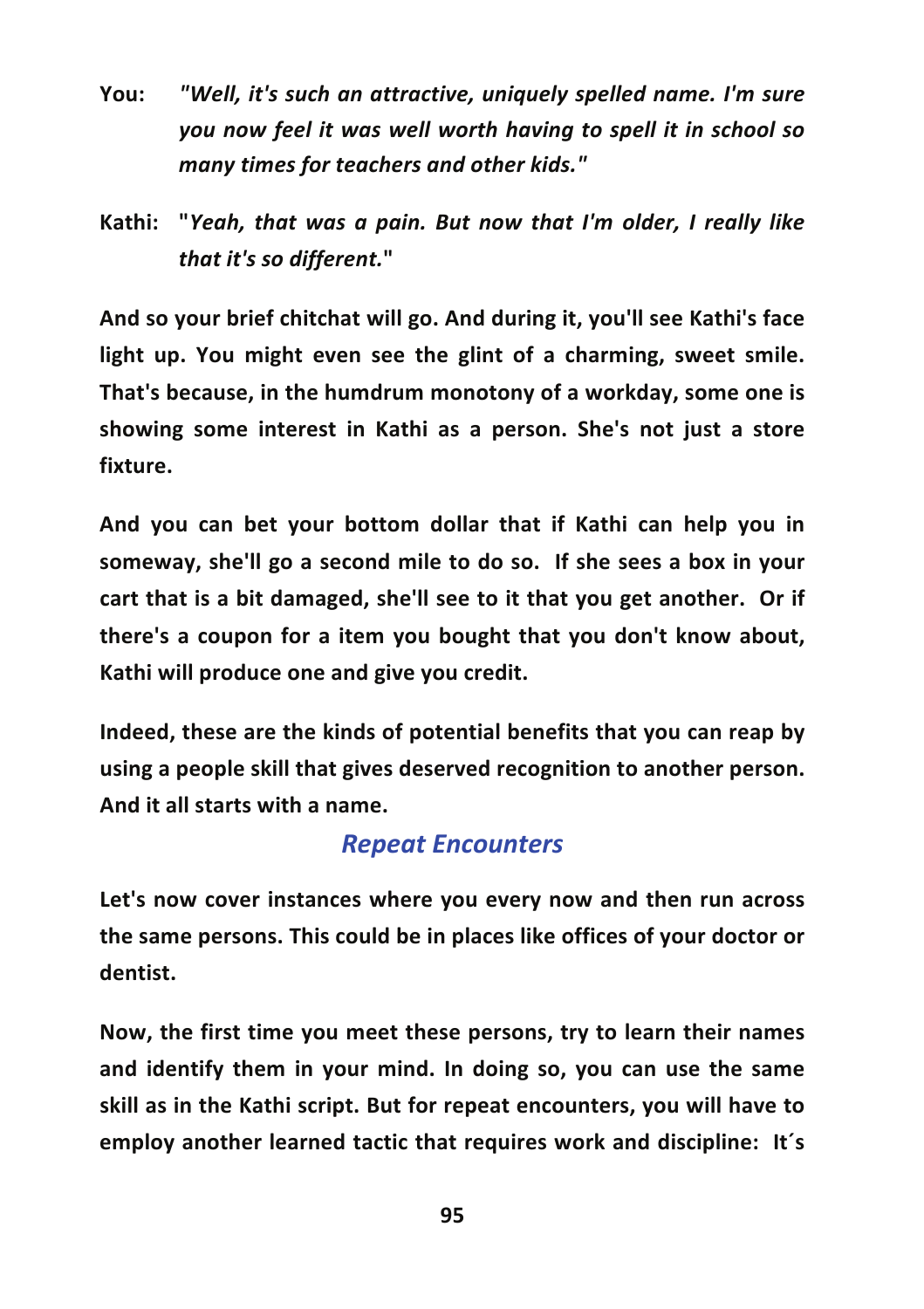**that of readily being able to refresh your memory as to these persons' identities and names, as well as particular information about them.**

**This is so important! 

 And down the pike, we'll get into how best to do this.**

**But first, we need to discuss the rewards of having this fabulous people skill in your quiver of talents. You walk into your dentist's office and greet the office manager, whom you met on your first visit there. ¨With a big grin, you say: "***Hi, Mandy, good to see you. How's Todd* **[her son]** *doing now that he's in high school?***"** 

**Or at your doctor's office, when her assistant comes into the room to take your blood pressure, you greet him with: "***Aloha* **[also means hello in Hawaii, where he´s from]***, Lawrence, when are we gonna get on a flight to Paradise?"* **(That's what Hawaiians call their islands.)**

**Thus, you can imagine how persons in establishments that you visit regularly, will treat you when you greet them with that kind of warmth and attention instead of a rote, "Hi, how ya doing."** 

**And in the case of Mandy, the dental office manager, if ever there is a question about whether a crown that comes apart after just one year was your fault, she'll give you any benefit of doubt. As to Lawrence, whenever you need a faxed copy of a record, he'll bust his butt to see that you get it.**

**Indeed, those kinds of things can be the rewards of knowing names and identities, and treating and respecting individuals as the unique,** special persons they are. And as said, it all starts with their names.

**Also crucial, are rendering people who regularly serve you, courtesy,**  $k$  indness, and consideration. Ahead, this need is covered in detail.

**96**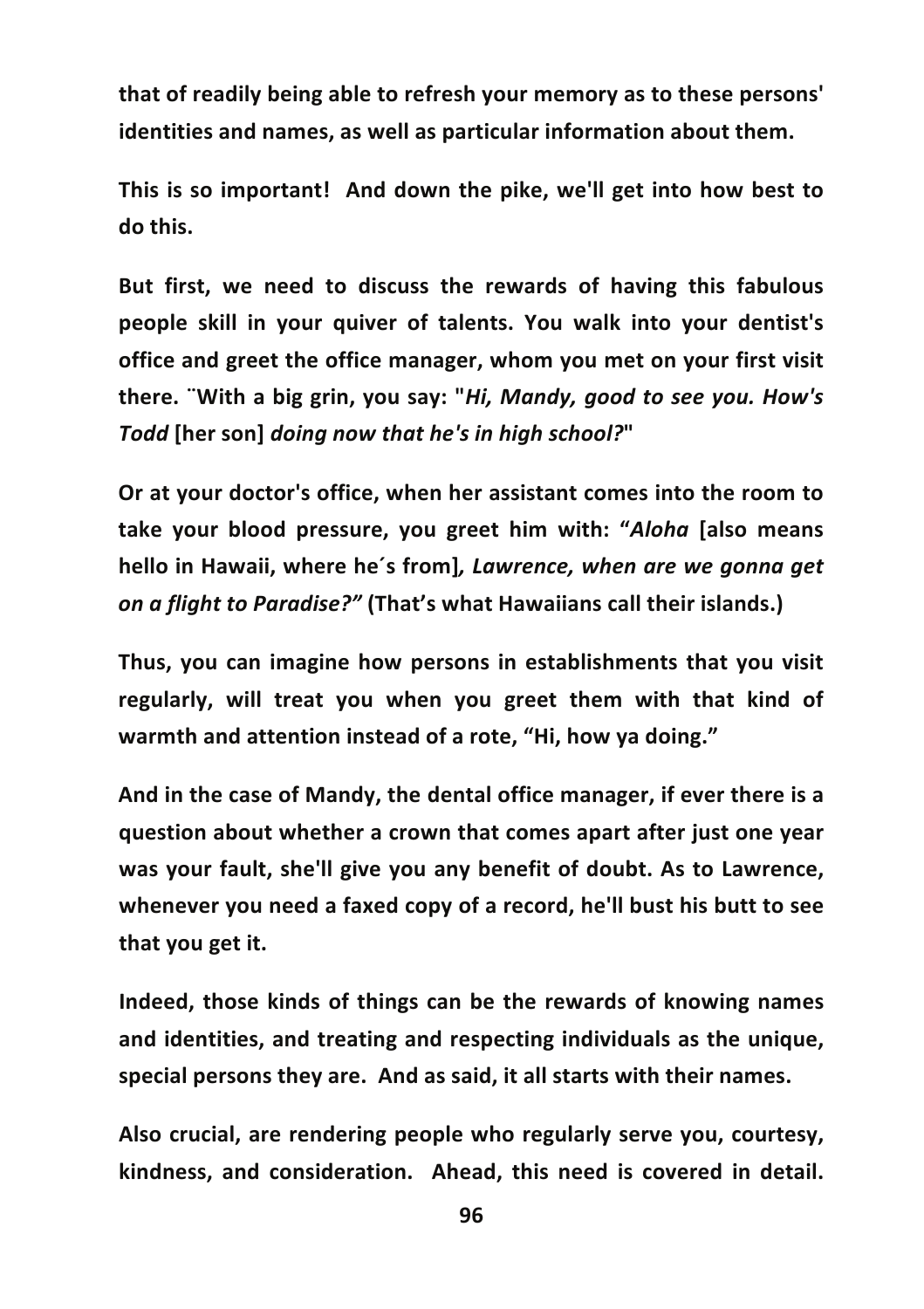**But for now, even though it's a tad off-‐point to the power of name remembering and use, let´s take one example:**

**Say each week during the grass-‐growing season, one or two persons come to mow and trim your lawn. 

 You not only know their names and regularly greet them with friendliness and interest in them, but you also provide them bottles of water or soft drinks along with little snacks. When you employ such acts of kindness, you can bet the barn, your lawn will get the best trim and cut of the block.**

### *Back to Remembering Names*

**But let's return to the no-‐small task of recalling names and associating them with individuals and the roles they play in our daily lives. For some of you, few though you are, doing this is a piece of cake. 

 You come by it naturally.**

**The rest of us can only envy you. For us, recalling names is really tough. 

 And we tend to succumb to defeatist thinking like, "***I'm just not good with names. I can't do it."* **But we have to tell ourselves, "***Baloney, yes, I can!***"**

**And the way to convince ourselves is by reviewing the above examples and accepting that mastering this skill can really pay big dividends.**

### *The How To*

**OK, let's say you're convinced. How do you do it? 

 First off, as the old saying goes,** *"There's a price of a ticket to every show.***" In other words, you really have to work at it. And one of the best ways to start, is to take heed of still another proverb, "***The palest ink is better than the best of memories."* **Hence, you should write a name down immediately after you first hear it.**

**97**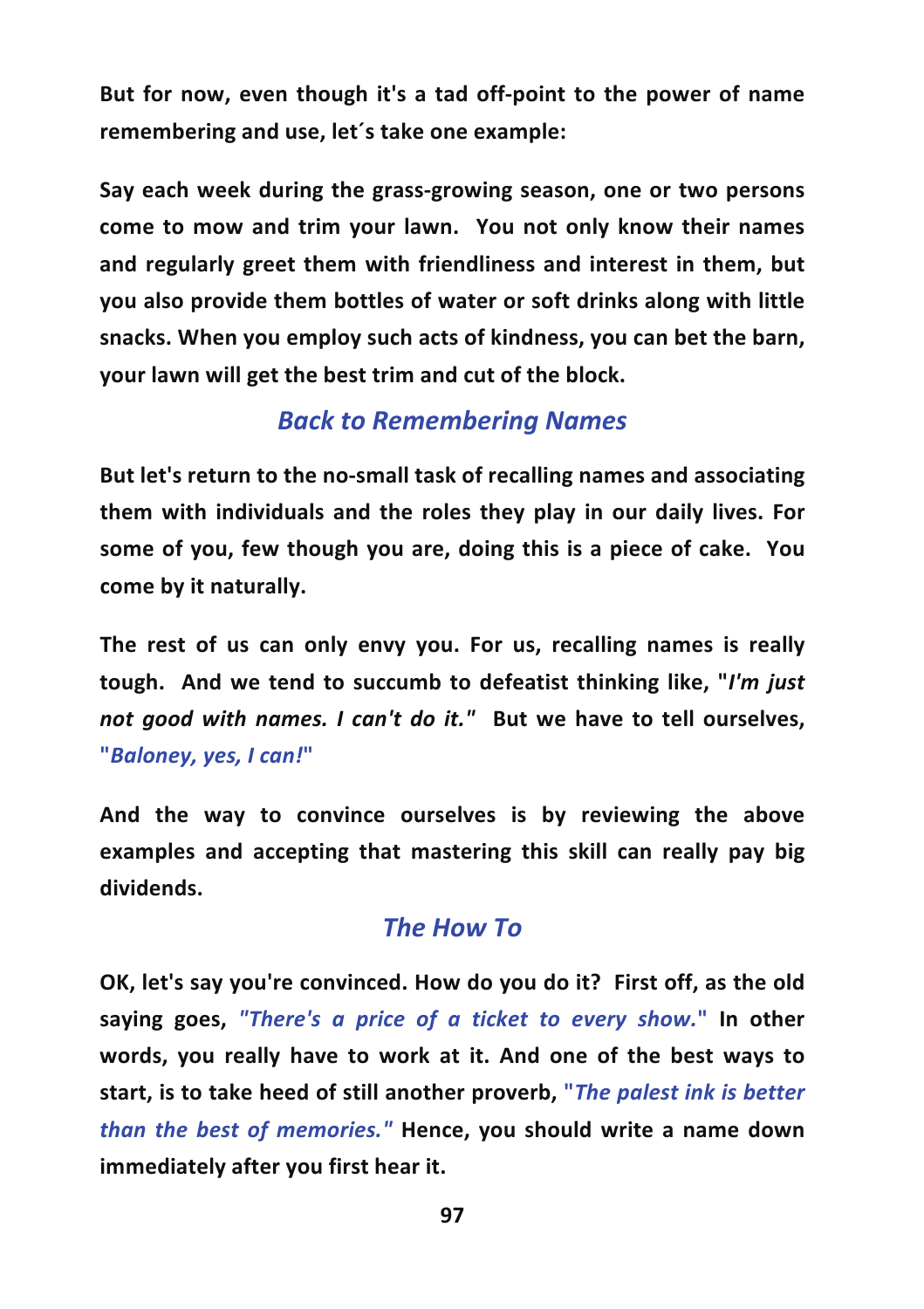**That means you always have to have some scratch paper and a pen handy. For women, because of their purses, this is easier. But for men, it's difficult. They will have to keep a little piece of paper along with a small pen in their pockets. 

 And with some pants, because of styles, this is not easy.**

**But no matter how inconvenient it is, writing down names and identities right after first hearing them is a must. Just the mere writing of them helps etch them in our minds. 

 It's a first step and a mighty big one.**

**Then, you preserve that writing. And one of the best places to do this is on a cell phone. Most have a ¨Notes¨ feature in which you can create folders, like for your doctor, dentist, et cetera. You make a folder for each establishment you regularly visit, and in it you enter names and key info that you wrote down on your first visit. 

 And you regularly update these folders when there are changes.**

**Then, when you revisit that place, just before you leave your car, you get out your cell phone and refresh your memory as to persons, names, and info. And then do it a second time when you´re in the** waiting room.

**Now all this sounds like a pain, a lot of bother, and it really is. But it's definitely worth it and will pay off. You'll be delighted with the way these people will react to you, because you remember their names as well as personal info about them. This makes them feel good about themselves and you a big hit with them.**

#### *On the Phone Too*

**And you can also reap benefits by recalling things about the persons**